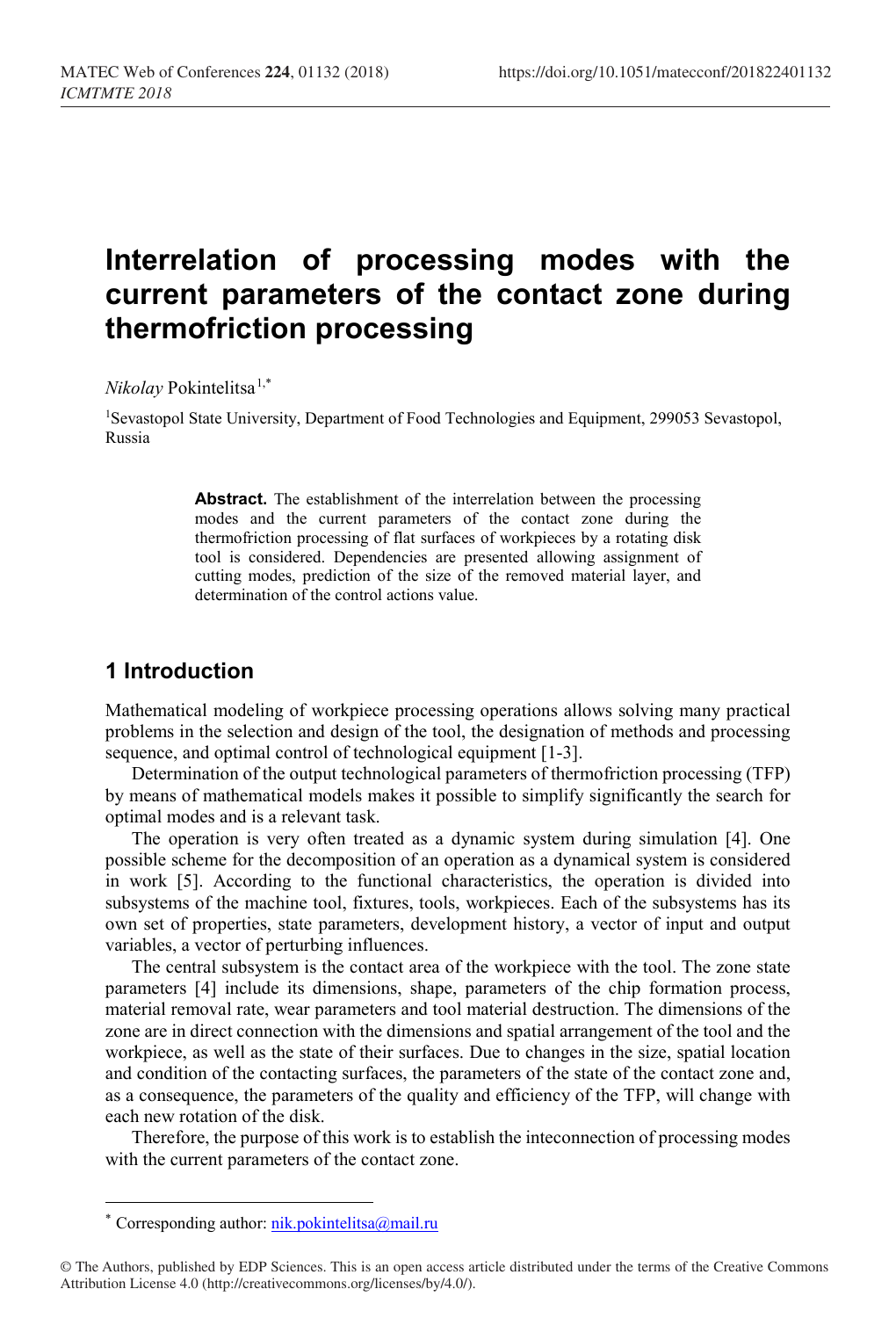#### **2 Main text**

To establish the parameters of the contact zone, let us consider the scheme of the TFP process (Fig. 1).

In a section plane, perpendicular to the surface being processed, the contact zone has the form of two mutually intersecting rectangles. In TFP after leaving the zone, the thickness of the workpiece decreases by the amount of material removal ∆*h* , the height of the disk - by the amount of wear ∆*H* .

The surface to be processed is faced with microprotrusions farthest from the base surface of the cutting blade. The shape of the zone also changes due to the appearance of elastic deformations of the disk and the workpiece.

Let us denote the maximum possible (nominal) depth of insertion of the microprotrusions of the tool into the workpiece material with  $t_f$ . The actual depth will be less than the maximum possible for the amount of material removal.



**Fig. 1.** Scheme for calculating the balance of displacements in the technological system.

After leaving the contact zone, the roughness remains on the surface of the workpiece, since the cutting blade has a cutting edge with microprotrusions. The surface roughness is distributed in a layer with thickness  $R_{\text{max}}$ . The actual depth of cut is interrelated with the material removal and the depth of the roughness layer by the simple relationship [3]:

$$
t_f = R_{\text{max}} + \Delta h \,.
$$

To derive a relation characterizing the balance of displacements, let us consider Fig. 1, according to which for the ith pass we have:

$$
A_i = H_i + h_{i-1} - t_{fi} \tag{1}
$$

Accordingly, for the i-1th pass we get:

$$
A_{i-1} = H_{i-1} + h_{i-2} - t_{f_i-1},
$$
\n(2)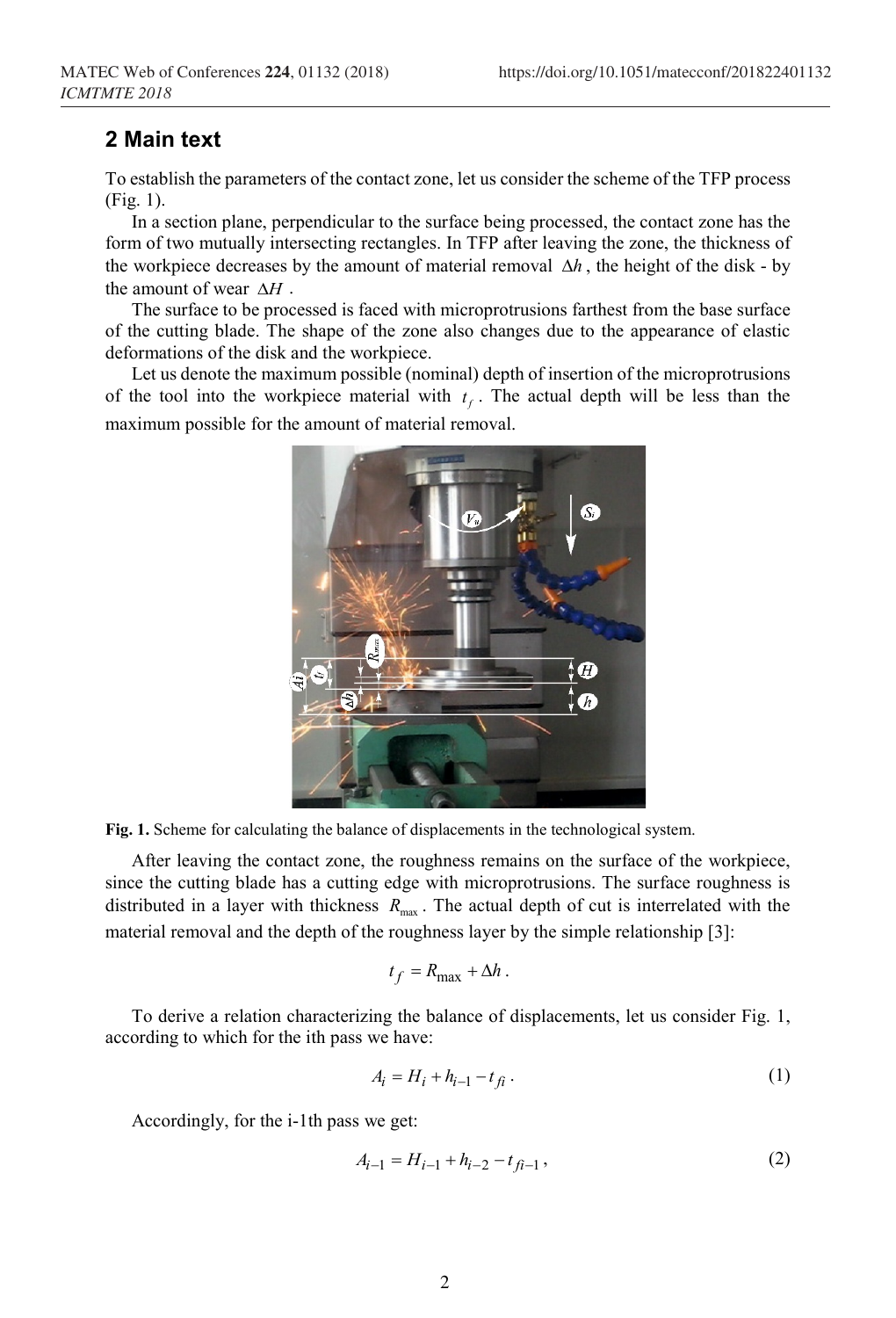where  $t_{\hat{H}}$ ,  $t_{\hat{H}-1}$  – the actual depth of microcutting by the most protruding protrusion on the *i*-th and *i*-1-th pass;  $H_i$ ,  $H_{i-1}$  – disk heights on the *i*-th and *i*-1-th pass;  $A_i$ ,  $A_{i-1}$  – the distances between the base surfaces on the *i*-th and *i*-1-th pass, respectively;  $h_i$ ,  $h_{i-1}$  – the dimensions of the workpiece before the completion of the *i*-th and *i*-1-th pass [6].

After subtracting the dependence (1) from (2), we get  $\Delta A_i$  – the distances between the base surfaces  $A_i$  on the *i*-th pass:

$$
\Delta A_i = \Delta H_i + \Delta h_{i-1} - \Delta t_{fi},\tag{3}
$$

where ∆*H<sub>i</sub>* – change of tool height on the *i*-th passage, caused by linear wear of the disk;  $\Delta h_{i-1}$  – change of the workpiece thickness on the *i*-1-th pass,  $\Delta t_{fi}$  – increment of the actual cutting depth.

Current distance between base surfaces:

$$
A_i = A_{i-1} + S_{i-1} - S_i + \Delta A_{ti} - \Delta A_{Yi} ,
$$

or

$$
\Delta A_i = \Delta S_i + \Delta A_{ti} - \Delta A_{Yi} \,, \tag{4}
$$

where  $\Delta A_{ti}$  – increment of the distance between the base surfaces  $A_i$  on the i-th pass due to temperature deformations;  $\Delta A_{Y_i} = \frac{\Delta F_{Y_i}}{I}$ *TC*  $A_{Y_i} = \frac{\Delta P_i}{\Delta}$  $\Delta A_{Yi} = \frac{\Delta P_{Yi}}{f_{TC}}$  - increment of elastic depressions in the technological system on the *i*-th pass.

Here  $P_{Yi}$  is the normal component of the cutting force;  $j_{TC}$  – rigidity of the technological system;  $\Delta S_i$  – displacement of the disk for the *i*-th pass due to vertical feed.

After the joint solution of equations (3) and (4), taking into account the direction of the feed, we obtain the balance equation of displacements in the technological system in increments:

$$
\Delta S_i = \Delta H_i + \Delta h_{i-1} + \Delta t_{\text{fit}} - \Delta A_{ti} + \Delta A_{Yi},\tag{5}
$$

or

$$
\Delta t_{\hat{f}il} = \Delta H_i + \Delta h_{i-1} + \Delta S_i - \Delta A_{ti} + \Delta A_{Yi}.
$$
\n<sup>(6)</sup>

Dependencies (5) and (6) determine the change in the state of the technological system for any time moment in TFP [7-8].

Equations demonstrate that the state of the system under TFP depends on the current and previous stages of processing, depends on the state of the tool, elastic deformations, etc.

Analysis of the dependences (5), (6) shows that the vertical feed on the *i*-th pass is spent on incrementing the depth of microcutting, compensating for the removal of material from the previous passage, wear of the disk, increment of elastic and temperature deformations. The dependence differs from the known ones by the presence on the right of the increment of the depth of microcutting, which in some cases may be greater than the other summands [9-10].

A schematic diagram of the change in increments over the period of processing one surface is shown in Fig. 2.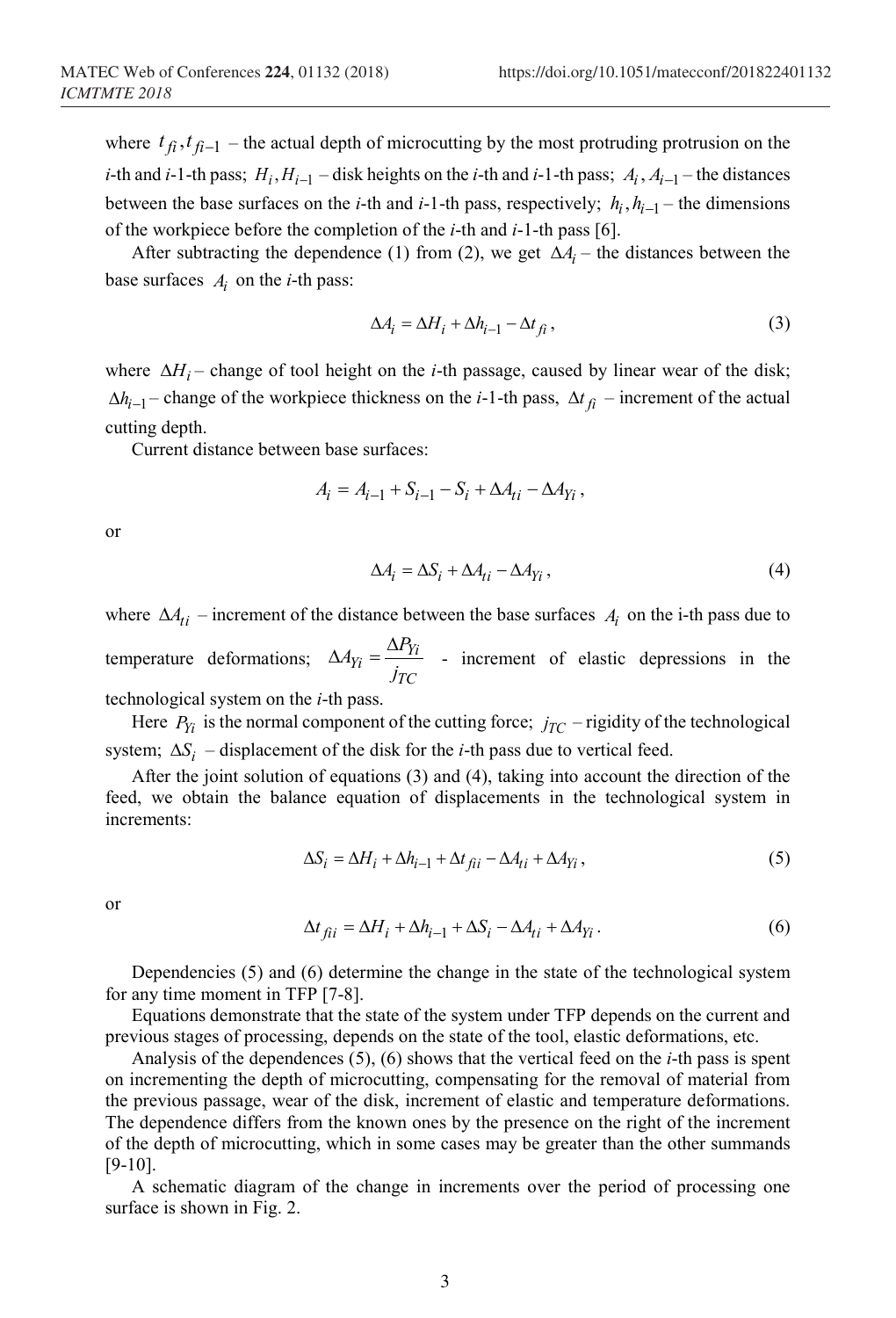So, for TFP on vertical milling machines with a workpiece size of  $30 \times 50 \times 200$  mm, the flexibility of the «milling head spindle-tool» system is 0,04 to 0,06 μm/N. When processing with disks with a height of 50 mm, the resultant cutting force is 800...1000 N. Consequently, the elastic depressions in the system lie in the range from 0,03 to 0,06 mm, the depth of microcutting varies from 0,05 to 0,2 mm, and the temperature deformation significantly exceeds the elastic ones (on average 2 and 2,2 times).



**Fig. 2.** Change of parameters of material removal, disk wear, increments of elastic deformations and depth of cutting during one cycle of TFP

In TFP without preliminary preload at the initial moment of time, almost the entire vertical feed goes to the increment of elastic deformations and the depth of microcutting. With the course of time, material removal and disc wear increase, so the increments of deformations and depth decrease for the further part of the process, and at the stage of the steady-state process they tend to zero. Vertical feed at this stage is almost completely spent on material removal and tool wear.

Analysis of the dependence (6) shows that the establishment of the parameters of the *i*-th contact is possible only if there is information about the *i*-th contact.

The use of the dependence (6) allows us to keep to the second principle of the analysis of the TFP operations. The equation of the balance of displacements (6) in TFP with changing cutting conditions and the parameters of the state of subsystems is the basis for predicting the spatial arrangement of the tool and the workpiece, the dimensions of the contact zone, and, consequently, the quality parameters of the processed surface.

To solve it, it is necessary to have dependencies for calculating the cutting force, material removal, disc wear, elastic and thermal deformation of the elements of the technological system.

## **3 Conclusion**

The equation (6) allows us to assign modes, predict the value of the remote layer of the material, determine the value of control actions, for which it is necessary to determine the functions included in the equation (6), which is the task of the following studies.

### **References**

- 1. V.D. Tsvetkov, *System-structural modeling and automation of design of technological processes* (Science and Technology, Minsk, 1979)
- 2. S.A. Vasin, *Prediction of vibration resistance of the tool for turning and milling* (Mashinostroenie, Moscow, 2008)